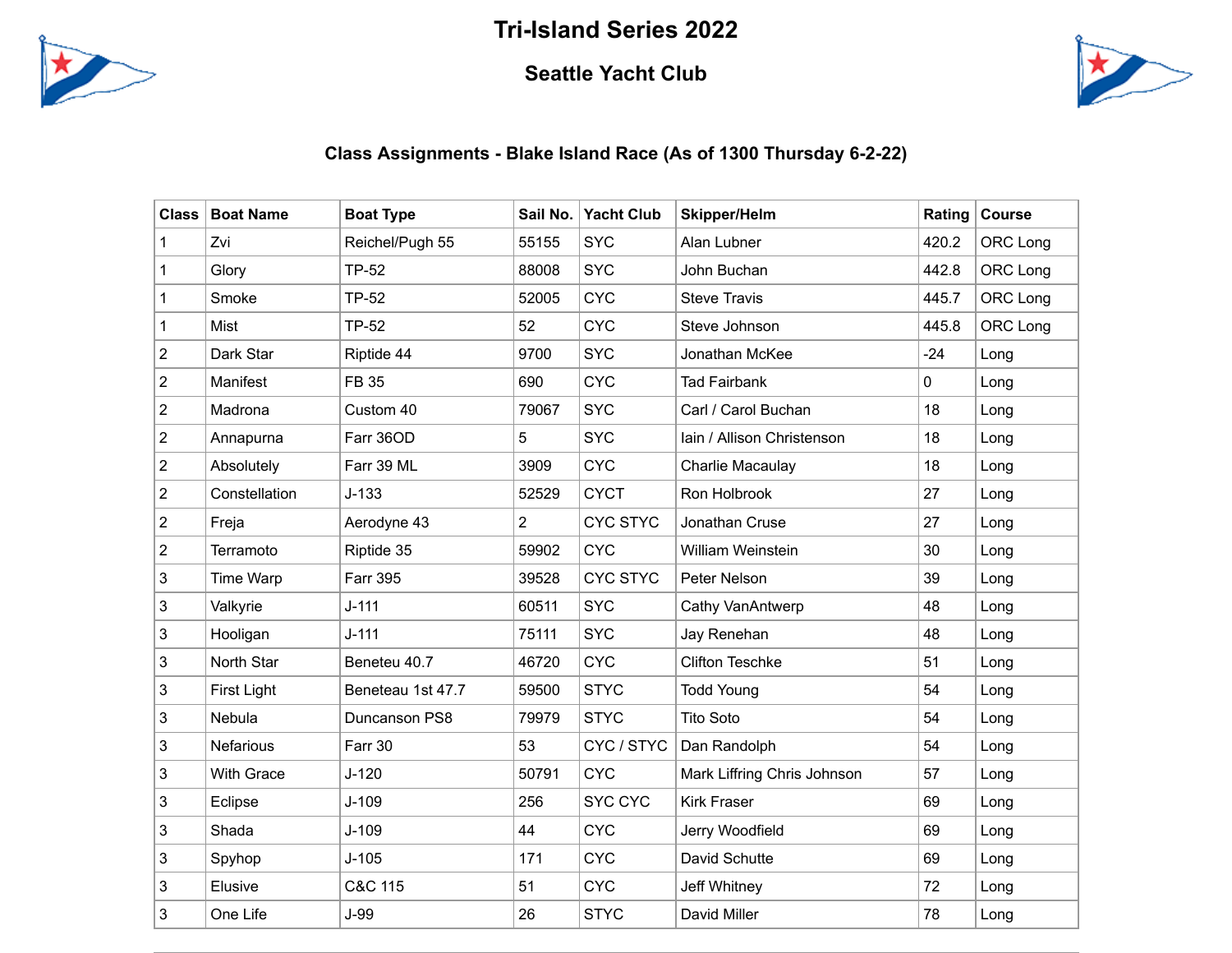| <b>Class</b>   | <b>Boat Name</b>    | <b>Boat Type</b>              | Sail No.    | <b>Yacht Club</b> | <b>Skipper/Helm</b>                | Rating | Course        |
|----------------|---------------------|-------------------------------|-------------|-------------------|------------------------------------|--------|---------------|
| 3              | Serenite            | Beneteau 46                   | 93          | <b>STYC</b>       | Alexei Levenkov / Victor Mushkatin | 90     | Long          |
| 3              | Minerva             | $J-33$                        | 34          | <b>SYC</b>        | Michael Fagundo                    | 93     | Long          |
| 3              | <b>TC</b>           | Hobie 33                      | 77855       | <b>SYC</b>        | Jennifer Hoag                      | 93     | Long          |
| 3              | Renovation          | Jeanneau 410                  | 0           | None              | Erik Yusko                         | 111    | Long          |
| 4              | Equlibrium          | Beneteau 393                  | 61267       | <b>CYC</b>        | Nathan Kundtz                      | 156    | Long          |
| 5              | <b>Beltane</b>      | Dehler 39                     | 51707       | <b>SYC</b>        | Ken Macdonald                      | 78     | Short         |
| 5              | Different Drummer   | <b>Wauquiez Centurion 40s</b> | 52804       | <b>CYC</b>        | <b>Charles Hill</b>                | 81     | Short         |
| 5              | Ratfish             | Evelyn 32-2                   | 69061       | <b>STYC</b>       | Jonah Zimmerman                    | 93     | Short         |
| 5              | Charlotte           | Quest 30                      | 25365       | <b>CYC</b>        | Allen Johnson                      | 96     | Short         |
| 6              | Moose Unknown       | $J-105$                       | 89          | <b>CYC</b>        | John Aitchison                     | 93     | Short         |
| 6              | More Jubilee        | $J-105$                       | 114         | <b>CYC</b>        | Erik Kristen                       | 93     | Short         |
| 6              | Creative            | $J-105$                       | 51911       | <b>CYC</b>        | Al Hughes/Shauna Walgren           | 93     | Short         |
| 6              | Jaded               | $J-105$                       | 299         | <b>CYC STYC</b>   | <b>Chris Phoenix</b>               | 93     | Short         |
| 6              | Insubordination     | $J-105$                       | 212         | <b>CYC</b>        | Lenny Rezabek                      | 93     | Short         |
| 6              | Puff                | $J-105$                       | 115         | <b>CYC</b>        | Steve Summers / Bob Ross           | 93     | Short         |
| 6              | Peer Gynt           | $J-105$                       | 235         | <b>CYC STYC</b>   | Sara Billey                        | 93     | Short         |
| 6              | El Gato             | $J-105$                       | 446         | <b>STYC</b>       | Jonathan Saunders                  | 93     | Short         |
| 7              | Karma               | Dash 34                       | 4           | <b>CYCE</b>       | Ken Orlob                          | 117    | Short         |
| $\overline{7}$ | <b>Blue Heaven</b>  | C&C 34+                       | 79139       | <b>NYCE STYC</b>  | <b>Richard Servance</b>            | 123    | Short         |
| $\overline{7}$ | Jolly Green         | $J-80$                        | $\mathbf 1$ | <b>CYC</b>        | <b>Ryan Porter</b>                 | 129    | Short         |
| $\overline{7}$ | Rush                | $J-80$                        | 1005        | <b>STYC</b>       | Phillip Dean                       | 129    | Short         |
| 7              | Boomerang           | Cal 40                        | 9680        | <b>CYC</b>        | Greg O'Byrne                       | 132    | Short         |
| 7              | Pell Mell           | Pt. Bonita 27                 | 28128       | <b>STYC CCA</b>   | <b>Alex Simanis</b>                | 147    | Short         |
| $\overline{7}$ | Cherokee            | <b>Cal 33</b>                 | 29456       | <b>TTPYC</b>      | Peter Stewart                      | 153    | Short         |
| 8              | Maverick            | <b>XP-44</b>                  | 44          | <b>SYC</b>        | Marda Phelps                       | 24     | Cruiser/Racer |
| 8              | Eye Candy           | <b>Farr 395</b>               | 39504       | <b>SYC</b>        | Jim Marta                          | 39     | Cruiser/Racer |
| 8              | Flash               | $J-111$                       | 44          | <b>CYC STYC</b>   | Steve Kirsch/Rade Trimceski        | 48     | Cruiser/Racer |
| 8              | Helios              | Beneteau 36.7                 | 33          | <b>SYC</b>        | Jonathan Korn                      | 69     | Cruiser/Racer |
| 8              | Tourist             | $J-100$                       | 18          | <b>SYC</b>        | <b>William Daniel</b>              | 87     | Cruiser/Racer |
| 8              | Gusto               | Swan 441                      | 44119       | <b>CYC STYC</b>   | Holm Albrecht/Beth Miller          | 99     | Cruiser/Racer |
| 9              | <b>White Squall</b> | XCal 40                       | 9678        | <b>TYC</b>        | Roger Deitz                        | 132    | Cruiser/Racer |
| 9              | Light Foot          | Beneteau 1st 345              | 710         | <b>SYC</b>        | Tom Leonard                        | 132    | Cruiser/Racer |